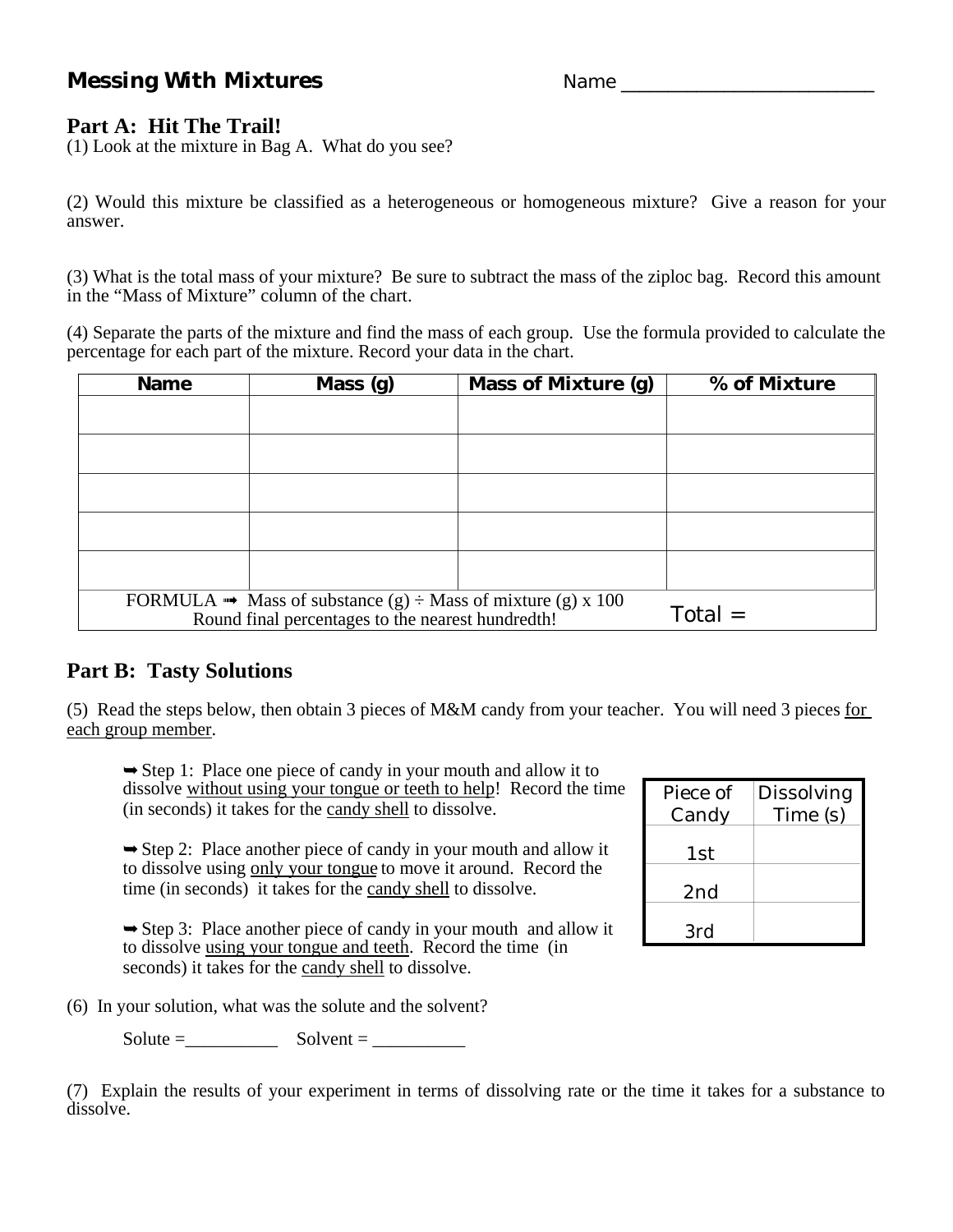(8) Identify the solute(s) and solvent in each solution. Underline the solute and circle the solvents. Remember that a SOLUTE dissolves in a SOLVENT!

| Ocean water - Salt and water           | Kool-Aid - Powder, sugar, and water      |
|----------------------------------------|------------------------------------------|
| Antifreeze - Water and ethylene glycol | Lemonade - Water, lemon juice, and sugar |
| Soda Pop - Syrup, water, and $CO2$ gas | Air - Nitrogen, oxygen, and other gases  |
| Gold jewelry - Gold and copper         | Sterling Silver - Silver and copper      |

(9) What liquid is called the "universal solvent"?

(10) Which would have the most SOLUTE: a glass of very sweet Kool-Aid or a glass of barely sweet Kool-Aid? Give a reason for your answer.

# **Part C: Mystery Colors**

(11) Follow the steps below to use chromatography to separate the pigments in black ink. You will need three black markers, three pieces of filter paper, a piece of pipe cleaner, and a small beaker of water.

- (A) Use one of the markers to draw a circle (about the size of a dime) in the center of a piece filter paper.
- (B) Insert one end of a pipe cleaner into the center of your ink dot. Place the other end into the water in the beaker.
- (C) Allow time for the water to move up the pipe cleaner and separate the pigments in the ink.
- (D) Repeat the first three steps to test the other markers.
- (12) What happened to the black ink?
- (13) What colors did you observe for each pen?

Pen 1 -

Pen 2 -

Pen 3 -

(14) Identify the solute and solvent for this experiment.

 $Solute =$ <br>Solvent =

(15) What do you think would happen if you used a permanent marker? Explain your answer.